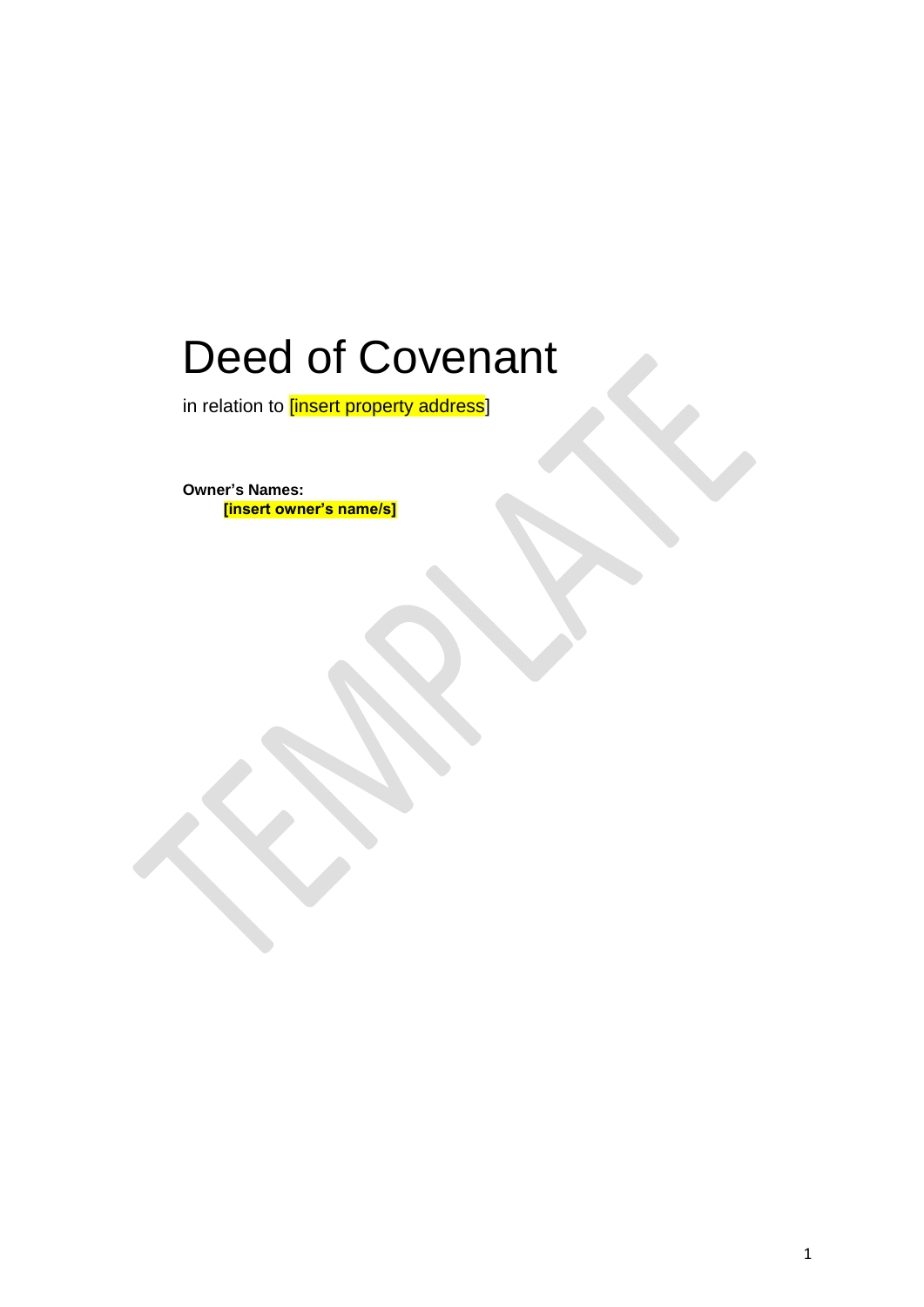## **Details**

Date xx/xx/20xx

### **Background**

- A The Owner is or will be the owner of the land and improvements at *[insert property* address] (the **Property**).
- B The Property was constructed as part of a development under the KiwiBuild Programme.
- C The Owner acquired its interest in the Property by virtue of qualifying for the KiwiBuild Programme as an Eligible Purchaser.
- D The Owner has agreed to covenant in favour of the Crown in relation to the Owner's use of the Property and its rights to transfer the Property during the Minimum Ownership Period.
- E The Owner has agreed to grant a covenant in gross to the Crown to secure performance of the Owner's covenants under this deed.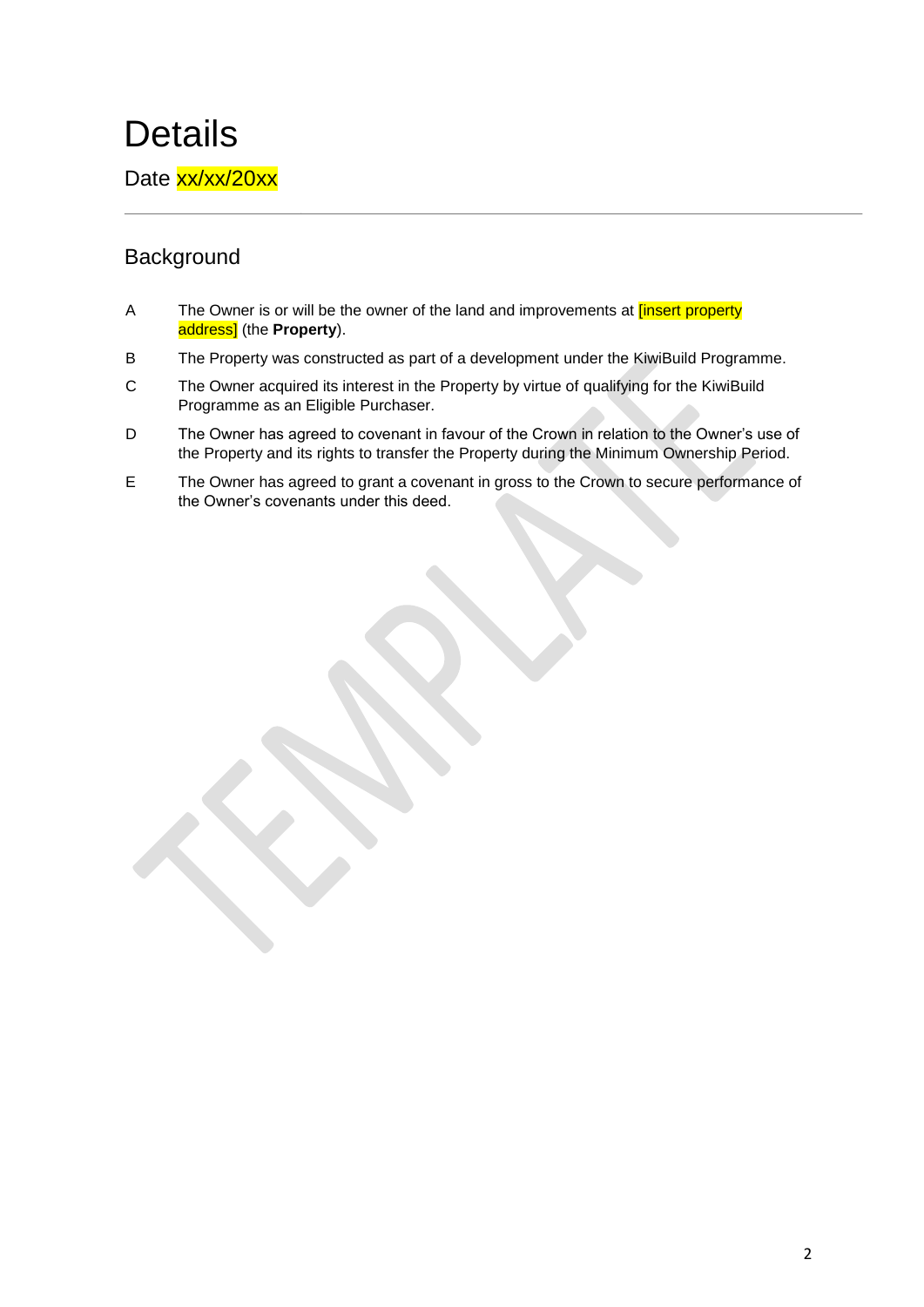## Agreed terms

### 1. Defined terms and interpretation

#### **1.1 Defined terms**

In this deed:

**Boarder** means any person that occupies the Property under a Boarding Arrangement.

**Boarding Arrangement** means an arrangement whereby the Owner allows a third party to reside in the Property (whether for valuable consideration or not) at the same time that the Owner also resides in the Property.

**Capital Gain** means the difference between:

- (a) the purchase price paid by the Owner to purchase the Property; and
- (b) the total amount received by the Owner from a third party as consideration for the transfer of the Property to that third party,

both amounts being GST inclusive.

**Crown** means the Sovereign in right of New Zealand acting by and through Kāinga Ora – Homes and Communities.

**Crown Interest** has the meaning given to it in clause 3.2.

**Crown Payment** means:

- (a) where clause 2.6(a) applies, 30% of the gross rental received by the Owner from the relevant third party; and
- (b) where clause 2.6(b) applies, the lesser of:
	- (i) 30% of the Capital Gain; and
	- (ii) the difference between:
		- (A) the total amount received by the Owner from a third party as consideration for the transfer of the Property to that third party (including GST); and
		- (B) the amount required to discharge any mortgage of the Property before transferring the Property to that third party.

**Eligible Purchaser** means a person who meets all of the requirements to purchase a KiwiBuild Dwelling, as determined by the Crown from time to time.

**KiwiBuild Dwelling** means a dwelling that:

- (a) is priced at or below the relevant KiwiBuild price cap for the relevant type of dwelling in the relevant location;
- (b) is offered for sale in the first instance to an Eligible Purchaser; and
- (c) has been approved by the Crown's KiwiBuild unit as forming part of the KiwiBuild Programme.

**KiwiBuild Programme** means the Crown's programme in relation to housing to identify and leverage opportunities to procure KiwiBuild Dwellings, being affordable quality homes for Eligible Purchasers generally known as 'KiwiBuild'.

#### **Minimum Ownership Period** means:

(a) where the Property is a studio or one-bedroom dwelling, a one-year period from and including the date on which the Owner is registered as owner of the Property; or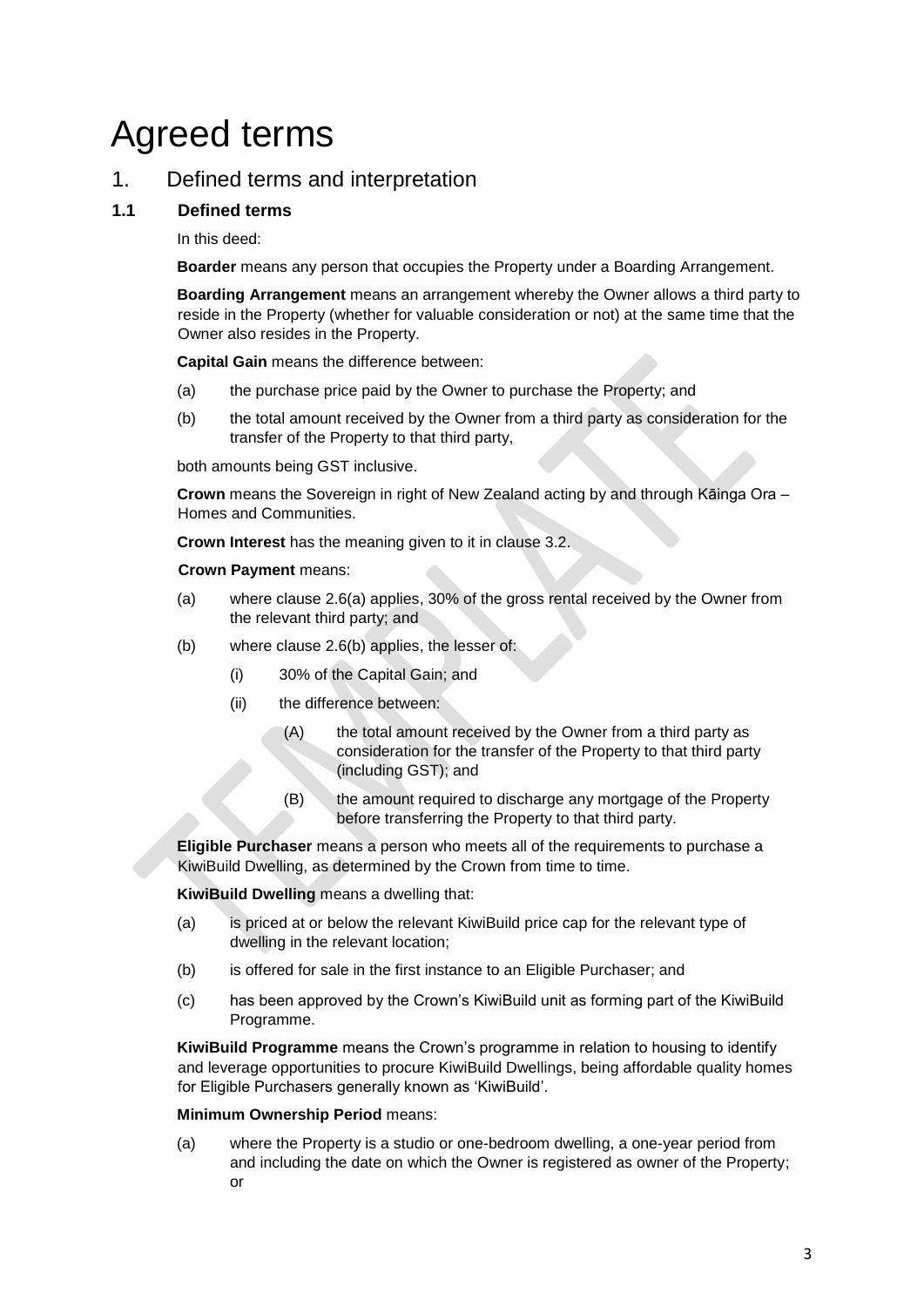(b) where the Property comprises a dwelling of two or more bedrooms, a three-year period from and including the date on which the Owner is registered as owner of the Property.

**Property** has the meaning given to it in Background paragraph A to this deed.

**Transfer Request** has the meaning given to it in clause 2.4.

**Working Day** has the meaning given to in the Property Law Act 2007.

#### **1.2 References**

A reference in this deed to:

- (a) **\$** means the lawful currency of New Zealand;
- (b) an **agreement** includes any legally enforceable arrangement, understanding, undertaking or representation whether or not in writing;
- (c) **at any time** includes from time to time;
- (d) **including** and similar expressions do not limit what else may be included;
- (e) **law** includes any common law, equity and any statute; and
- (f) a **person** includes:
	- (i) an individual, body corporate, association of persons (whether corporate or not), trust, state, agency of state and any other entity (in each case, whether or not having separate legal personality; and
	- (ii) that person's successors, permitted assigns, executors and administrators (as applicable).

#### **1.3 Interpretation**

In this deed:

- (a) headings are for reference only and do not affect interpretation;
- (b) references to clauses, schedules and appendices are to those in this deed, and a reference to this deed includes any schedule or appendix;
- (c) reference to a document or agreement includes that document or agreement as extended, novated, altered, amended, supplemented or replaced from time to time;
- (d) reference to any thing includes any part of it and a reference to a group of things or persons includes each thing or person in that group;
- (e) reference to legislation or other law or a provision of them includes regulations and other instruments under them, and any consolidation, amendment, re-enactment or replacement;
- (f) the singular includes the plural and *vice versa*, a gender includes other genders and different grammatical forms of defined expressions have corresponding meanings;
- (g) unless stated otherwise, anything (other than making a payment) required to be done on or by a day which is not a Working Day, will be done on or by the next Working Day;
- (h) reference to time is to New Zealand time unless stated otherwise; and
- (i) no provision or expression is to be construed against a party on the basis that the party (or its advisers) was responsible for its drafting.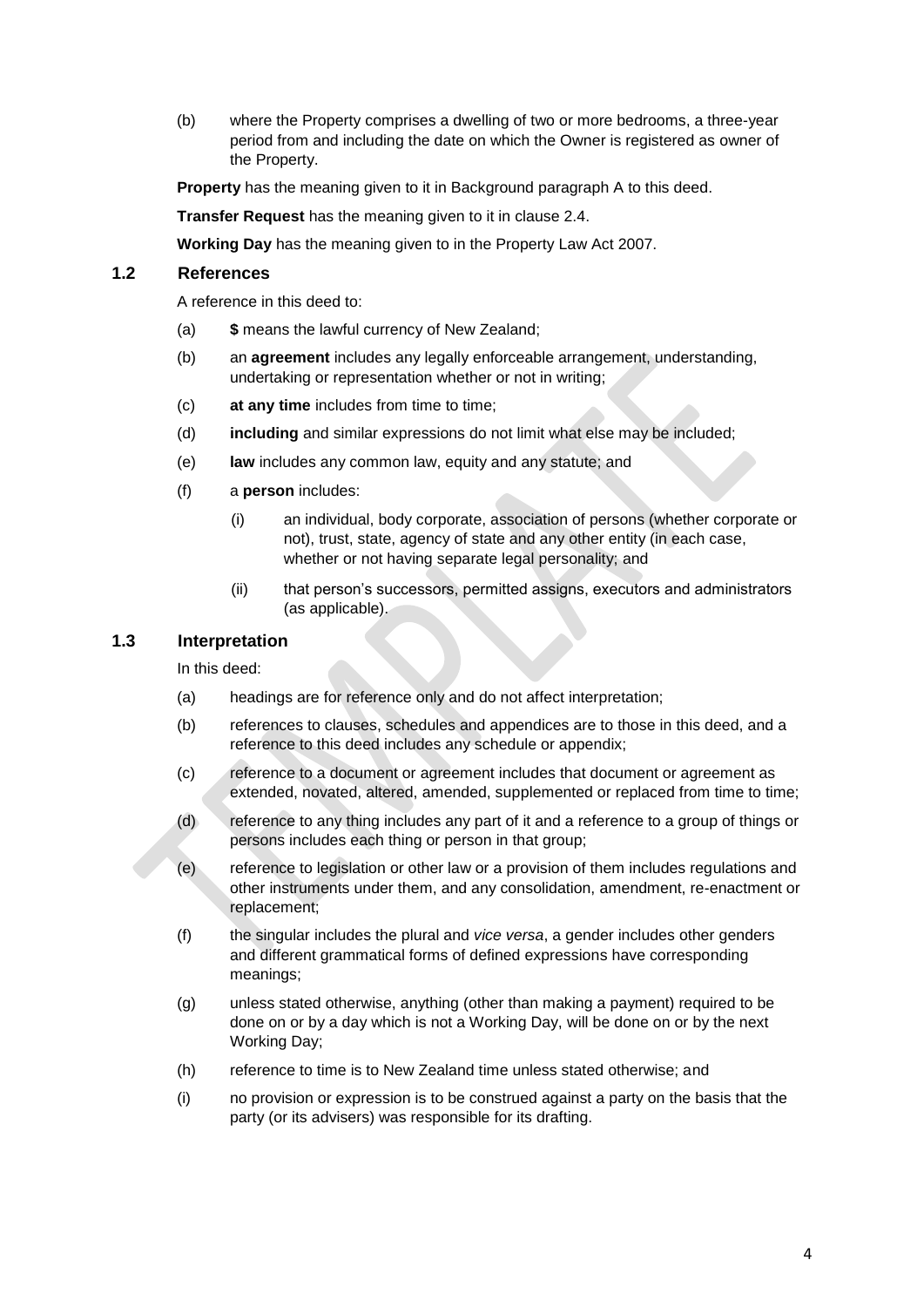#### 2. Owner's covenants

#### **2.1 Property to be used as residence for Owner**

Subject to clauses 2.2 to 2.5, the Owner must live in the Property as their principal place of residence during the Minimum Ownership Period.

#### **2.2 Owner may enter into Boarding Arrangement**

Subject to clauses 2.4 and 2.5, the Owner may allow a Boarder to reside in the Property under a Boarding Arrangement during the Minimum Ownership Period, but will not otherwise rent all or any part of the Property to any third party.

#### **2.3 Owner not to transfer Property during Minimum Ownership Period**

Subject to clauses 2.4 and 2.5, the Owner will not transfer the Property to any third party at any time during the Minimum Ownership Period. For the avoidance of doubt, nothing in this clause will prevent the Owner from entering into an agreement to transfer the Property to a third party during the Minimum Ownership Period where settlement is to take place following expiry of the Minimum Ownership Period.

#### **2.4 Permitted rentals and transfers**

Notwithstanding clauses 2.2 and 2.3, the Owner may give the Crown written notice requesting the Crown to consent to the Owner renting or transferring the Property during the Minimum Ownership Period (a **Rental Request** or **Transfer Request** (as applicable)). If the Owner presents reasonable evidence to the Crown that any mortgagee of the Property is encouraging the Owner to sell the Property voluntarily because the Owner is having difficulty making mortgage payments to that mortgagee, the Crown cannot refuse a Transfer Request without the mortgagee's prior written consent. In all other cases, the Owner acknowledges and agrees that the Crown may act at its discretion in considering any Rental Request or Transfer Request and may impose any conditions it thinks fit in giving its consent, except that the Crown cannot restrict the price at which the Property is rented or sold, nor place any restrictions on the person to whom the Property may be rented or sold. If the Crown consents to a Rental Request or Transfer Request, the Owner:

- (a) may rent or transfer (as applicable) the Property in accordance with the Crown's consent and any conditions imposed by the Crown in giving its consent; and
- (b) will not be required to pay any Crown Payment to the Crown in relation to that rental or transfer (as applicable).

#### **2.5 Permitted transfers and dealings**

Notwithstanding clause 2.3, the following transfers or dealings with the Property are permitted during the Minimum Ownership Period and will not trigger payment of any Crown Payment:

- (a) the registration of a mortgage to any mortgagee;
- (b) the registration of a variation to a mortgage to any mortgagee;
- (c) transfer by way of power of sale exercised by any registered mortgagee during the Minimum Ownership Period at any price and to any buyer, whether or not they are an Eligible Purchaser;
- (d) the discharge of an existing mortgage and the registration of a replacement mortgage for any reason;
- (e) where there is more than one Owner holding the Property, the transfer of the Property to the same Owner, whether from joint tenants to tenants in common, or vice versa;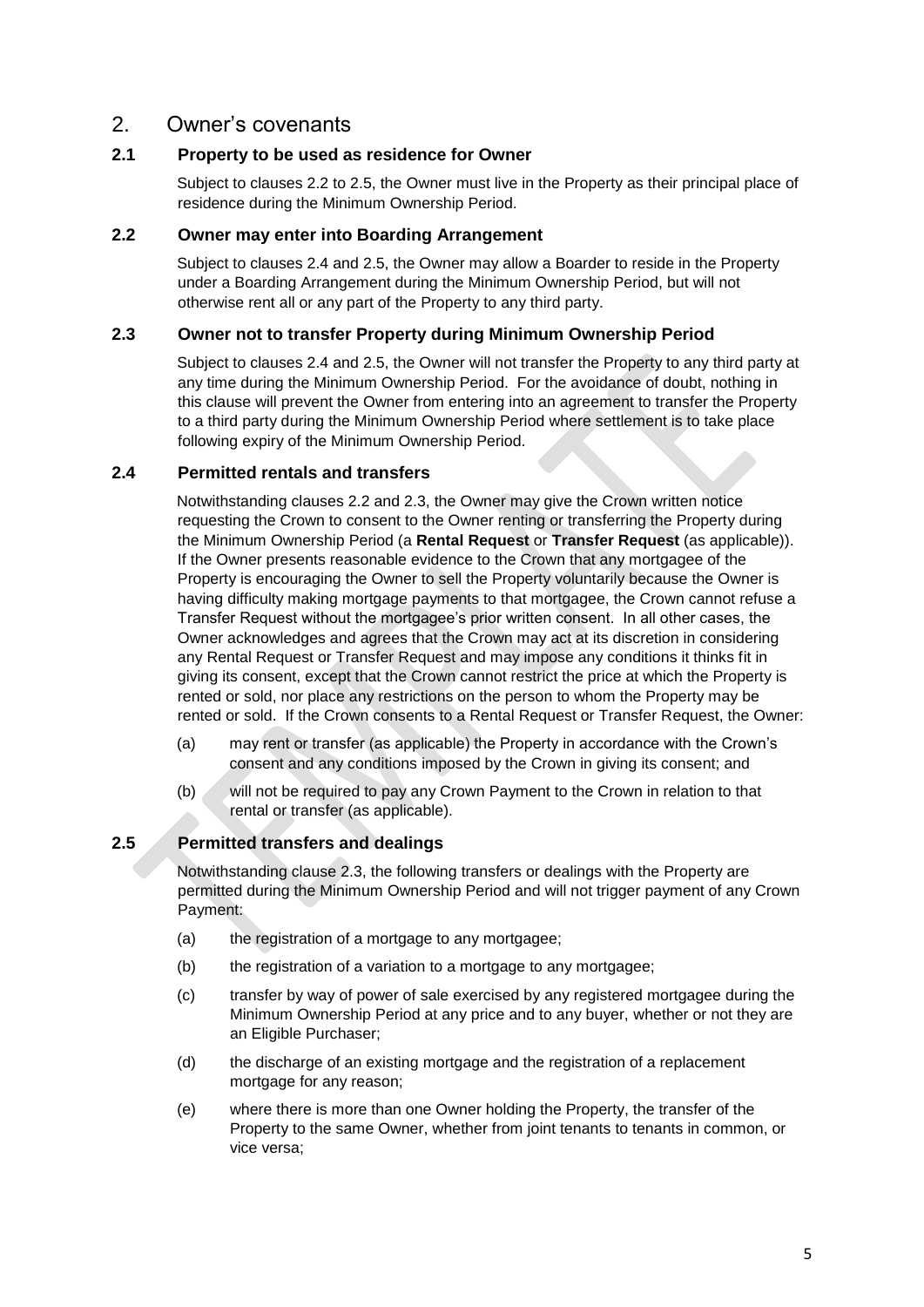- (f) where the Owner wants to transfer the Property to the trustees of a trust under which the Owner is a beneficiary, the transfer of the Property to those trustees;
- (g) where the Owners are the trustees of a trust, the transfer of the Property to any newly appointed and/or remaining trustees of that trust; or
- (h) where the Property is held by more than one Owner as relationship property for the purposes of the Property (Relationships) Act 1976, then provided the Owners notify the Crown: the transfer of the Property to one of those Owners as required to give effect to any:
	- (i) agreement reached between those Owners on the dissolution of their marriage or civil union or ending of their de facto relationship (as applicable); or
	- (ii) order of the Family Court under that Act (or any other court having jurisdiction).

#### **2.6 Owner to pay Crown Payment in specified circumstances**

Subject to clauses 2.2 to 2.5, the Owner will pay the Crown Payment to the Crown on demand if the Owner:

- (a) rents all or any part of the Property; and/or
- (b) transfers the Property, to any third party at any time

during the Minimum Ownership Period.

#### 3. Protection of Crown Interest

#### **3.1 Agreement to grant covenant in gross**

The Owner agrees to grant a covenant in gross over the Property to secure performance by the Owner of its covenants in clause 2.

#### **3.2 Interest in land**

For the avoidance of doubt, the Owner's agreement to grant a covenant in gross over the Property in clause 3.1 is intended to confer on the Crown an interest in land (the **Crown Interest**).

#### **3.3 Registration**

The Owner acknowledges and agrees that to protect the Crown Interest, the Crown may elect (at its discretion) to either:

- (a) register a caveat against the record of title for the Property in respect of the Crown Interest in the form detailed in clause 3.4; or
- (b) require the Owner to register a covenant in gross against the record of title for the Property in respect of the Crown Interest in the form detailed in clause 3.5

#### **3.4 Caveat**

If the Crown registers a caveat against the record of title for the Property to protect the Crown's Interest under clause 3.3(a), then:

- (a) the caveat will be in the form attached as Schedule 1; and
- (b) the Owner may require the Crown to withdraw the caveat:
	- (i) in the same e-dealing as any transfer of the Property during the Minimum Ownership Period effected in accordance with clause 2.4; or
	- (ii) on expiry of the Minimum Ownership Period; and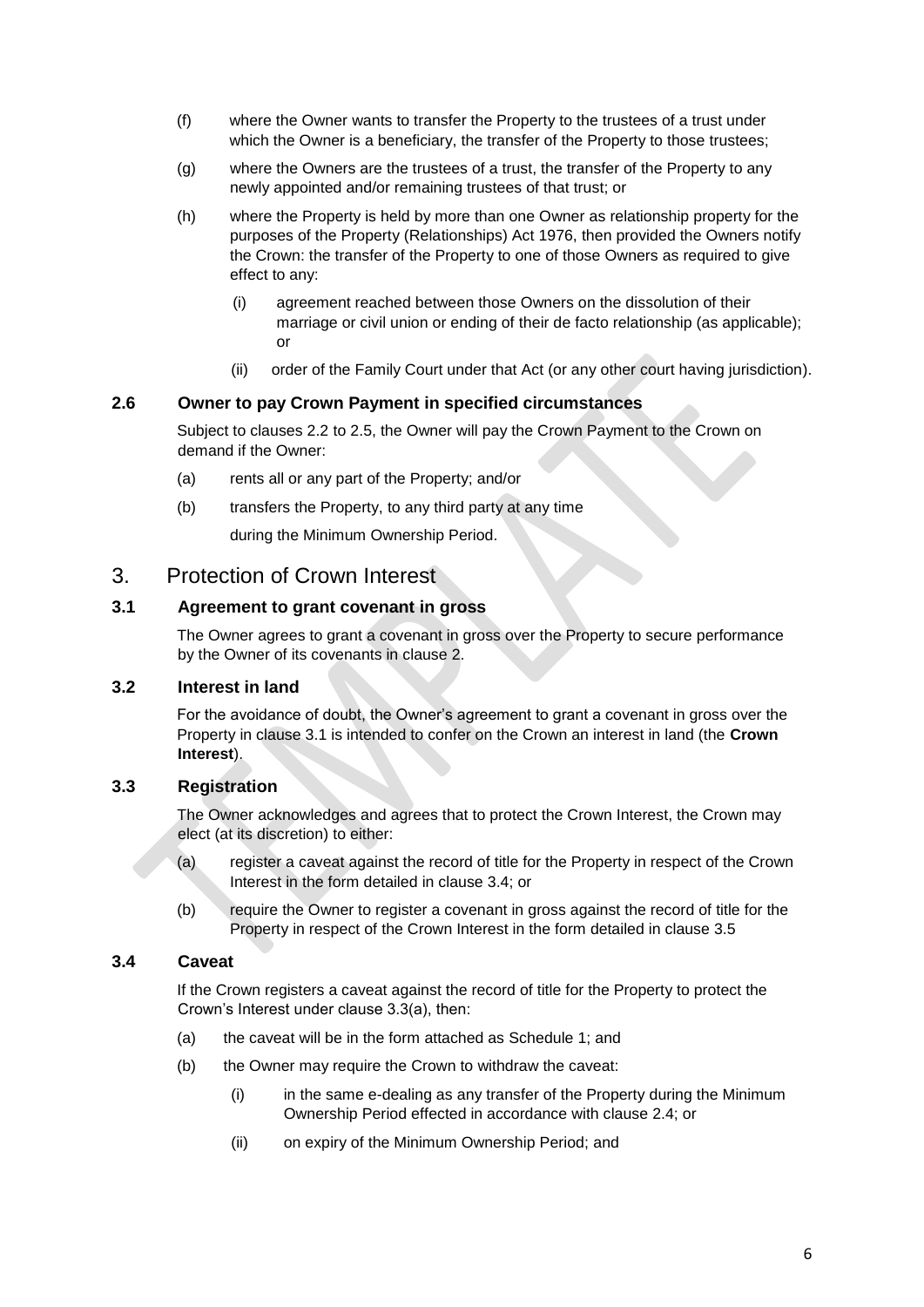(c) the Owner or any registered mortgagee of the Property may require the Crown to withdraw the caveat in the same e-dealing as any transfer of the Property during the Minimum Ownership Period by way of power of sale exercised by that registered mortgagee.

#### **3.5 Covenant in gross**

If the Crown requires the Owner to register a covenant in gross against the record of title for the Property to protect the Crown's Interest under clause 3.3(b), then:

- (a) the covenant in gross will be in the form and on the terms required by the Crown provided that the covenant in gross will be expressed to be for a term expiring on the earlier of:
	- (i) expiry of the Minimum Ownership Period; and
	- (ii) registration of any transfer of the Property during the Minimum Ownership Period effected in accordance with clause 2.4;
- (b) the Owner will do all other things and sign all documents necessary to enable registration of the covenant in gross; and
- (c) the Owner may require the Crown to surrender the covenant in gross:
	- (i) in the same e-dealing as any transfer of the Property during the Minimum Ownership Period effected in accordance with clause 2.4; or
	- (ii) on expiry of the Minimum Ownership Period; and
- (d) the Owner or any registered mortgagee of the Property may require the Crown to surrender the covenant in gross in the same e-dealing any transfer of the Property during the Minimum Ownership Period by way of power of sale exercised by that registered mortgagee.

#### **3.6 Power of attorney**

The Owner irrevocably appoints the Crown as the Owner's attorney to do anything and sign all documents necessary to enable registration of any covenant in gross required by the Crown under clause 3.3(b).

#### **3.7 Monitoring**

The Owner acknowledges and consents to the Crown carrying out all reasonable and necessary monitoring of the Owner's obligations under this deed.

#### 4. Miscellaneous

#### **4.1 Joint and several liability**

Where there is more than one Owner, the obligations of the Owner under this deed are joint and several.

#### **4.2 Privity**

The Owner acknowledges and agrees that, for the purposes of Subpart 1 of Part 2 of the Contract and Commercial Law Act 2017, the Owner's promises in clauses 2 and 3 of this deed confer a benefit on and are enforceable by the Crown.

#### **4.3 Severability**

A provision of this deed that is illegal, invalid or unenforceable is ineffective to the extent of the illegality, invalidity or unenforceability. This does not affect the validity or enforceability of the remainder of the deed.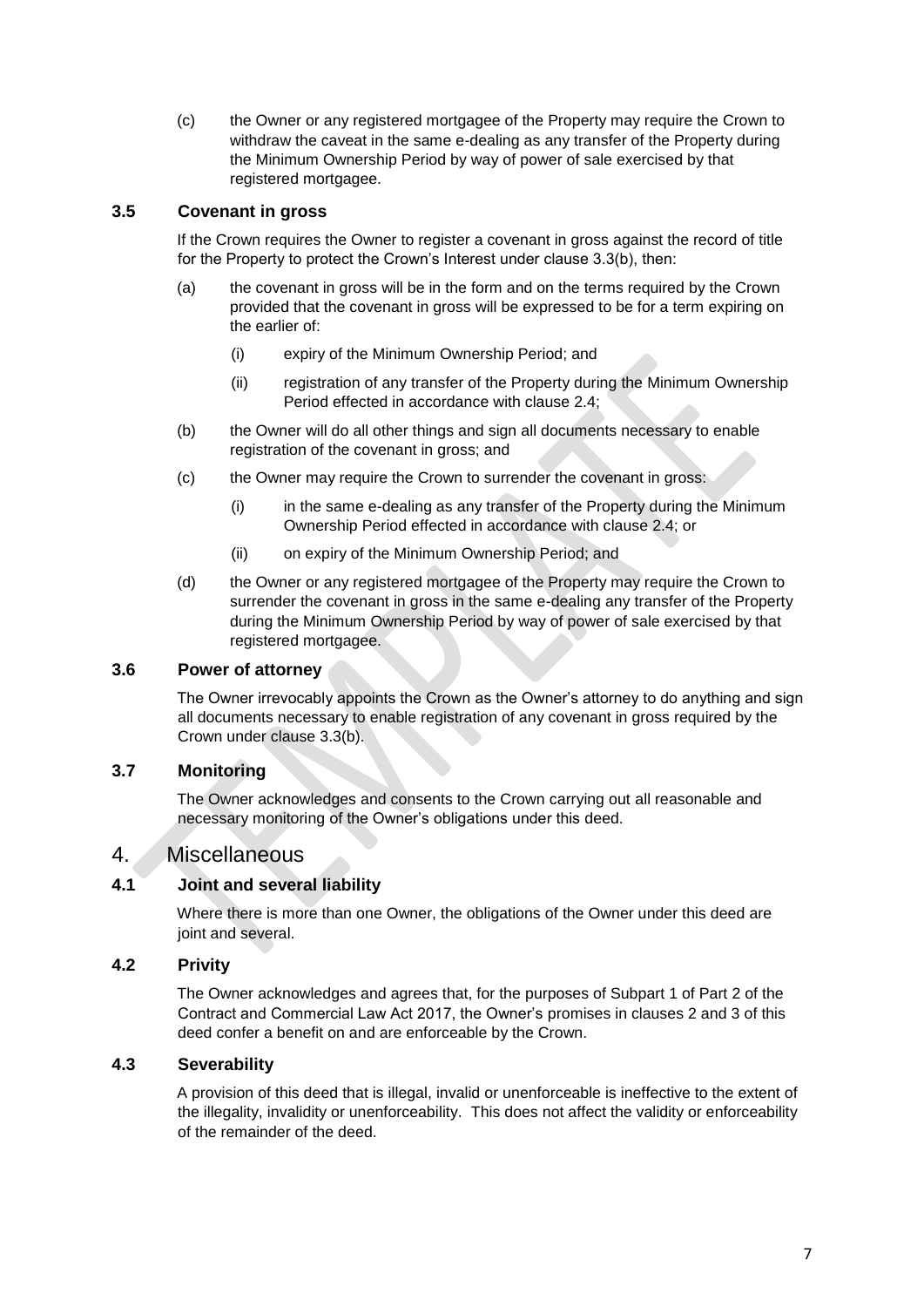#### **4.4 Variation**

A variation of this deed must be in writing and signed by or on behalf of the Owner and the Crown.

#### **4.5 Further assurances**

The Owner will do all acts and things, including the execution of all relevant documents, as may be reasonable to implement and carry out its obligations under, and contemplated by, this deed.

#### **4.6 Governing law**

This deed is governed by the laws of New Zealand.

#### **4.7 Counterparts**

This deed may be executed in any number of counterparts. Each counterpart constitutes an original of this deed, all of which together constitute one instrument which the parties and Crown may rely on. A party who has executed a counterpart of this deed may exchange it with another party by sending it to the other party including the Crown, including by facsimile or email. If requested by the other party or the Crown, the sending party will promptly deliver the original by hand or post (but failure to make that delivery will not affect the validity of this deed).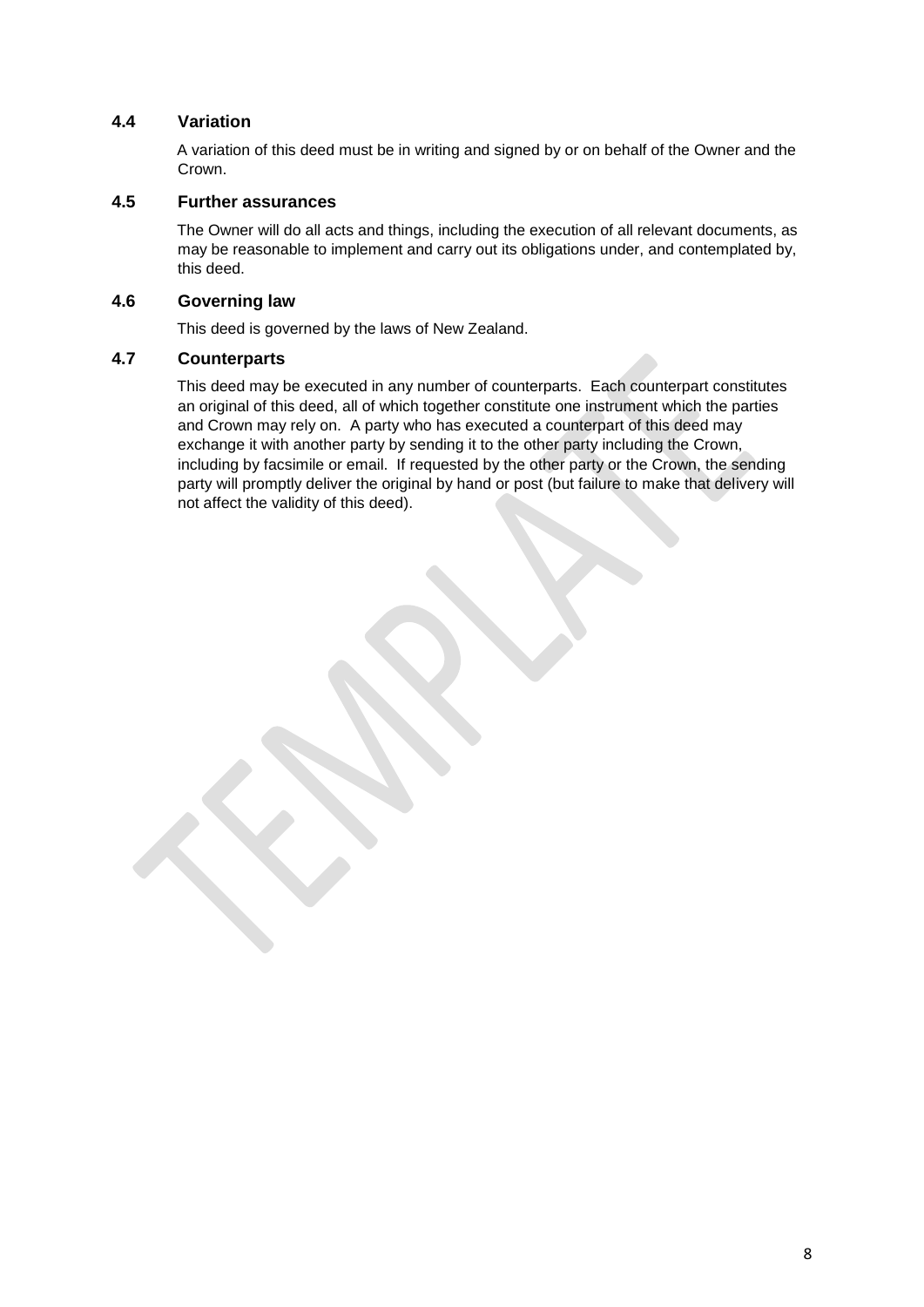# Signing page

**EXECUTED** as a deed

#### **SIGNED** by **[insert owner's name]**

|                                        | Signature of <i>[insert owner's name]</i> |
|----------------------------------------|-------------------------------------------|
| in the presence of:                    |                                           |
|                                        |                                           |
|                                        |                                           |
| Name of witness                        |                                           |
|                                        |                                           |
| Signature of witness                   |                                           |
|                                        |                                           |
|                                        |                                           |
| Occupation of witness                  |                                           |
|                                        |                                           |
| City/Town of residence                 |                                           |
|                                        |                                           |
|                                        |                                           |
| SIGNED by <b>[insert owner's name]</b> |                                           |
|                                        |                                           |
|                                        |                                           |
|                                        | Signature of <i>[insert owner's name]</i> |
| in the presence of:                    |                                           |
|                                        |                                           |
|                                        |                                           |
| Name of witness                        |                                           |
|                                        |                                           |
| Signature of witness                   |                                           |
|                                        |                                           |
|                                        |                                           |
| Occupation of witness                  |                                           |

\_\_\_\_\_\_\_\_\_\_\_\_\_\_\_\_\_\_\_\_\_\_\_\_\_\_\_\_\_\_\_\_\_\_\_\_\_\_\_\_\_\_ City/Town of residence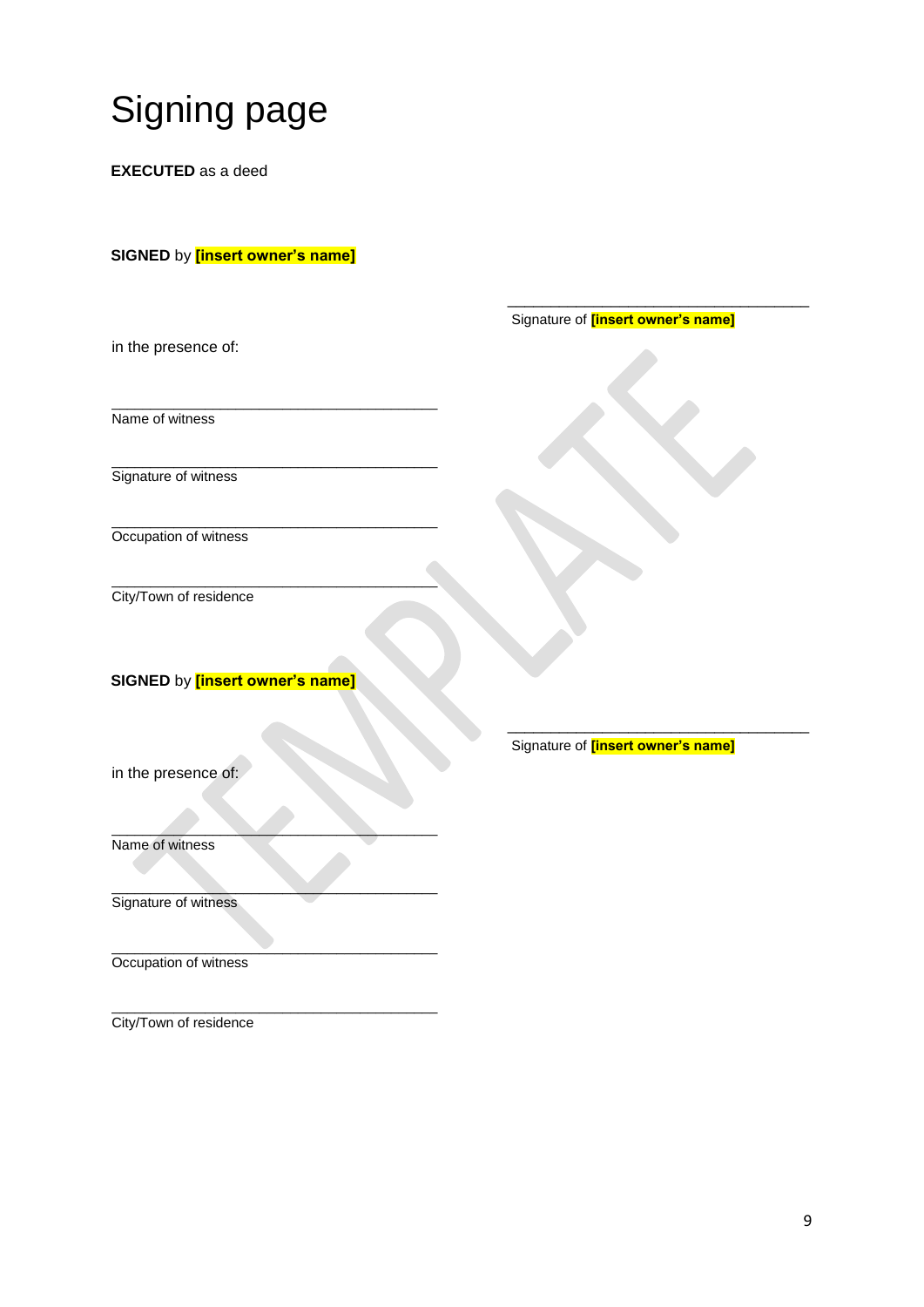## Schedule 1 – Form of caveat

|                                              | Approved for ADLS by Registrar-General of Land under No. 2018/6256                                                             |
|----------------------------------------------|--------------------------------------------------------------------------------------------------------------------------------|
|                                              | <b>CAVEAT AGAINST DEALINGS WITH LAND</b>                                                                                       |
|                                              | Section 138, Land Transfer Act 2017                                                                                            |
|                                              | Genera)                                                                                                                        |
| <b>Land registration district</b>            | Approval<br><b>BARCODE</b>                                                                                                     |
| Refer annexure schedule                      | 2018/6256                                                                                                                      |
|                                              | ADLS                                                                                                                           |
| Record of Title (unique identifier) All/part | Area/description of part                                                                                                       |
| Refer annexure schedule                      |                                                                                                                                |
|                                              |                                                                                                                                |
| Caveator                                     | Surname(s) must be underlined or in CAPITALS.                                                                                  |
| Her Majesty the Queen                        |                                                                                                                                |
|                                              |                                                                                                                                |
|                                              | Estate or interest claimed, grounds on which claim founded, and derivation from Registered Owner                               |
|                                              |                                                                                                                                |
| Refer annexure schedule                      |                                                                                                                                |
|                                              |                                                                                                                                |
| <b>Notice</b>                                |                                                                                                                                |
|                                              | Take notice that the Caveator forbids the registration of any instrument, having the effect of charging or transferring, or    |
|                                              | prejudicially affecting, the estate or interest protected by this caveat, except as provided by sections 140(2) and 141 of the |
|                                              | Land Transfer Act 2017, until this caveat is withdrawn by the Caveator, removed by order of the High Court, or until the same  |
|                                              | has lapsed under the provisions of section 143 of the Land Transfer Act 2017. The exceptions are:                              |
| Refer annexure schedule                      |                                                                                                                                |
|                                              |                                                                                                                                |
|                                              |                                                                                                                                |
|                                              |                                                                                                                                |
| <b>Address for service of Caveator</b>       |                                                                                                                                |
| (Attention: Manager, KiwiBuild)              | Käinga Ora - Homes and Communities, Level 5, 7 Waterloo Quay, National Office, PO Box 2628, Wellington 6140                    |
|                                              |                                                                                                                                |
| Address for service of Registered Owner      |                                                                                                                                |
| Refer annexure schedule                      |                                                                                                                                |
|                                              |                                                                                                                                |
|                                              |                                                                                                                                |
| Dated this<br>day of                         | 20                                                                                                                             |
|                                              |                                                                                                                                |
| <b>Attestation</b>                           | Delete inapplicable descriptions in [ ].                                                                                       |
|                                              | Signed in my presence by the [Caveator] [Attorney] [Agent]                                                                     |
|                                              |                                                                                                                                |
|                                              | Signature of witness                                                                                                           |
|                                              | Witness to complete in BLOCK letters (unless legibly printed)                                                                  |
|                                              | <b>Witness name</b>                                                                                                            |
|                                              |                                                                                                                                |
|                                              | <b>Occupation</b>                                                                                                              |
|                                              | <b>Address</b>                                                                                                                 |
|                                              |                                                                                                                                |
| Signature(s) [common seal] of [Caveator]     |                                                                                                                                |
| [Attorney] [Agent]                           |                                                                                                                                |
|                                              |                                                                                                                                |

Note:

- 1. You should seek independent legal advice before signing this caveat instrument.
- 2. The witness cannot also be a party to the caveat instrument and must be able to confirm the identity of the person signing. 3. When entered on the register this caveat instrument will become part of the public record under the Land Transfer Act 2017.

REF: 7018 - © AUCKLAND DISTRICT LAW SOCIETY INC. 2018

 $\begin{array}{c} \hline \end{array}$